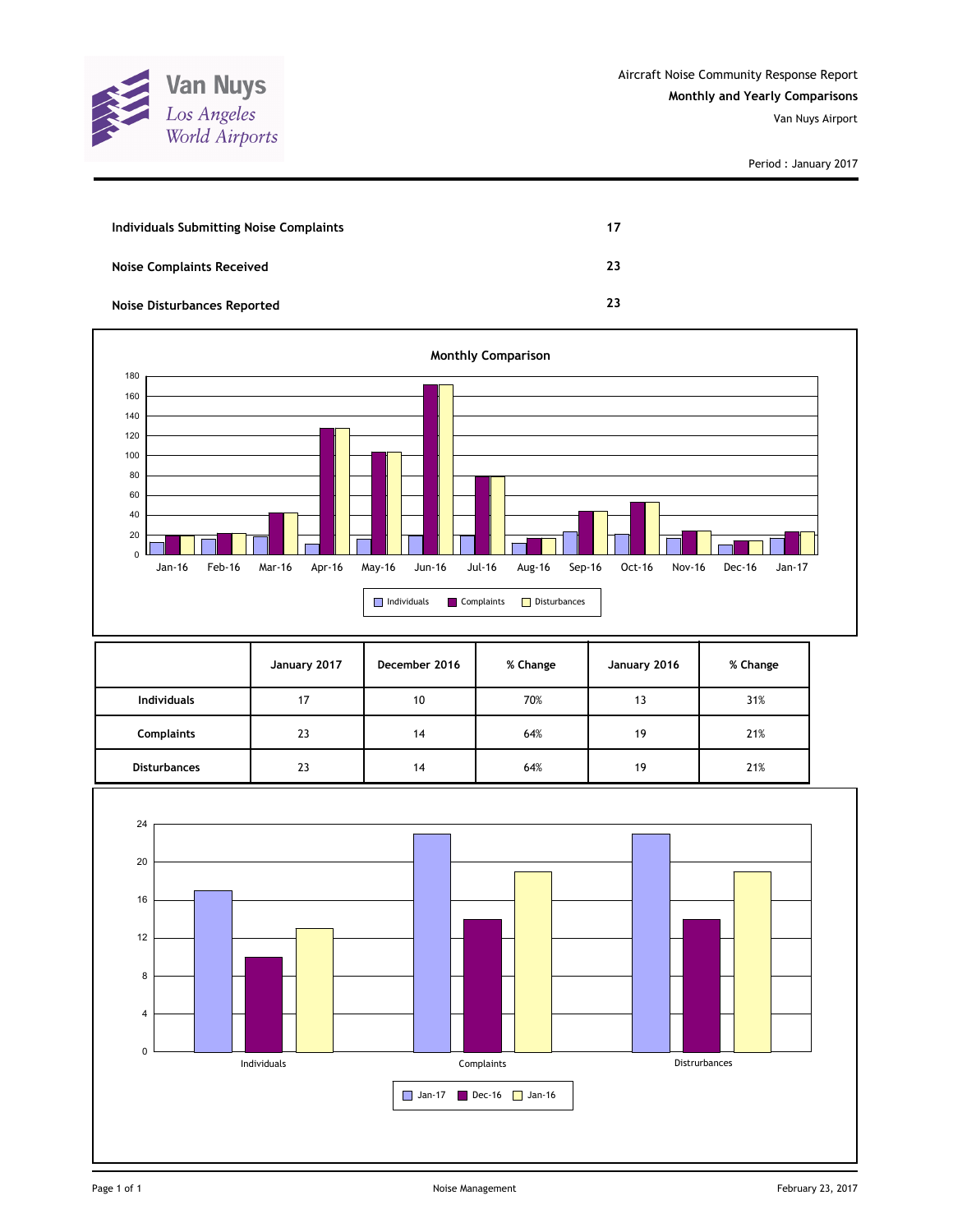

Period : January 2017

|                     | Day<br>(7:00 am - 7:00 pm) | Evening<br>$(7:00 \text{ pm} - 10:00 \text{ pm})$ | Night<br>(10:00 pm - 7:00 am) |
|---------------------|----------------------------|---------------------------------------------------|-------------------------------|
| <b>Complaints</b>   | 10                         | 2                                                 | 11                            |
| <b>Disturbances</b> | 11                         | າ                                                 | 10                            |



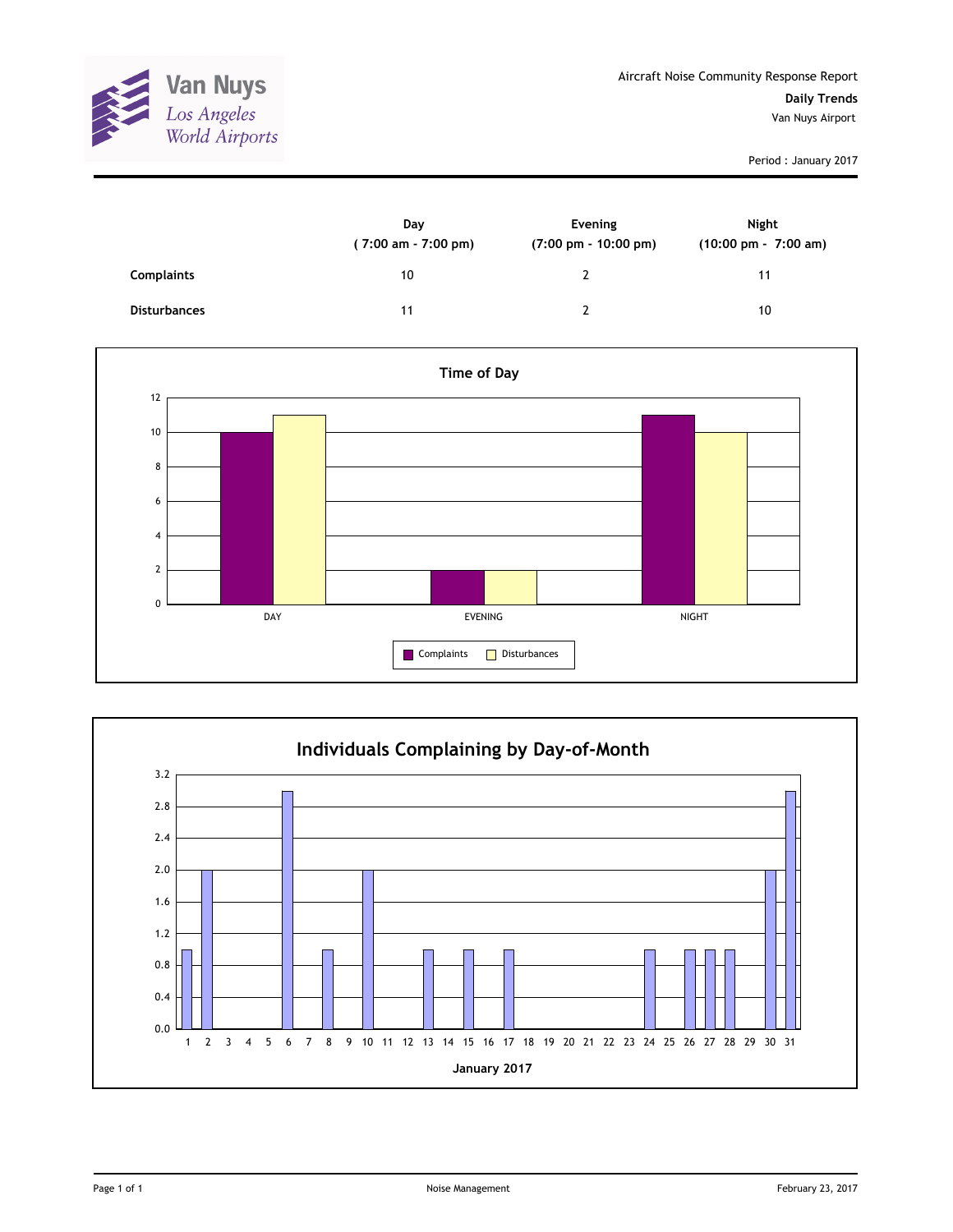**Van Nuys**<br>Los Angeles<br>World Airports

Period : January 2017



| <b>Individuals</b> |                                                                                | <b>Complaints</b> | Percentage of Complaints** |              |  |       |  |  |                |  |  |           |
|--------------------|--------------------------------------------------------------------------------|-------------------|----------------------------|--------------|--|-------|--|--|----------------|--|--|-----------|
|                    | Individuals Reporting 2 To 5 Complaints<br>Individuals Reporting One Complaint | 9<br>14           | 39%<br>61%                 |              |  |       |  |  |                |  |  |           |
| <b>TOTAL</b>       | Individuals: 17                                                                | 23                |                            | $\mathbf{0}$ |  | 10 20 |  |  | 30 40 50 60 70 |  |  | 80 90 100 |

\* One individual reporting 6 or more complaints shown by city.

\*\* All percentages are rounded to the nearest whole number.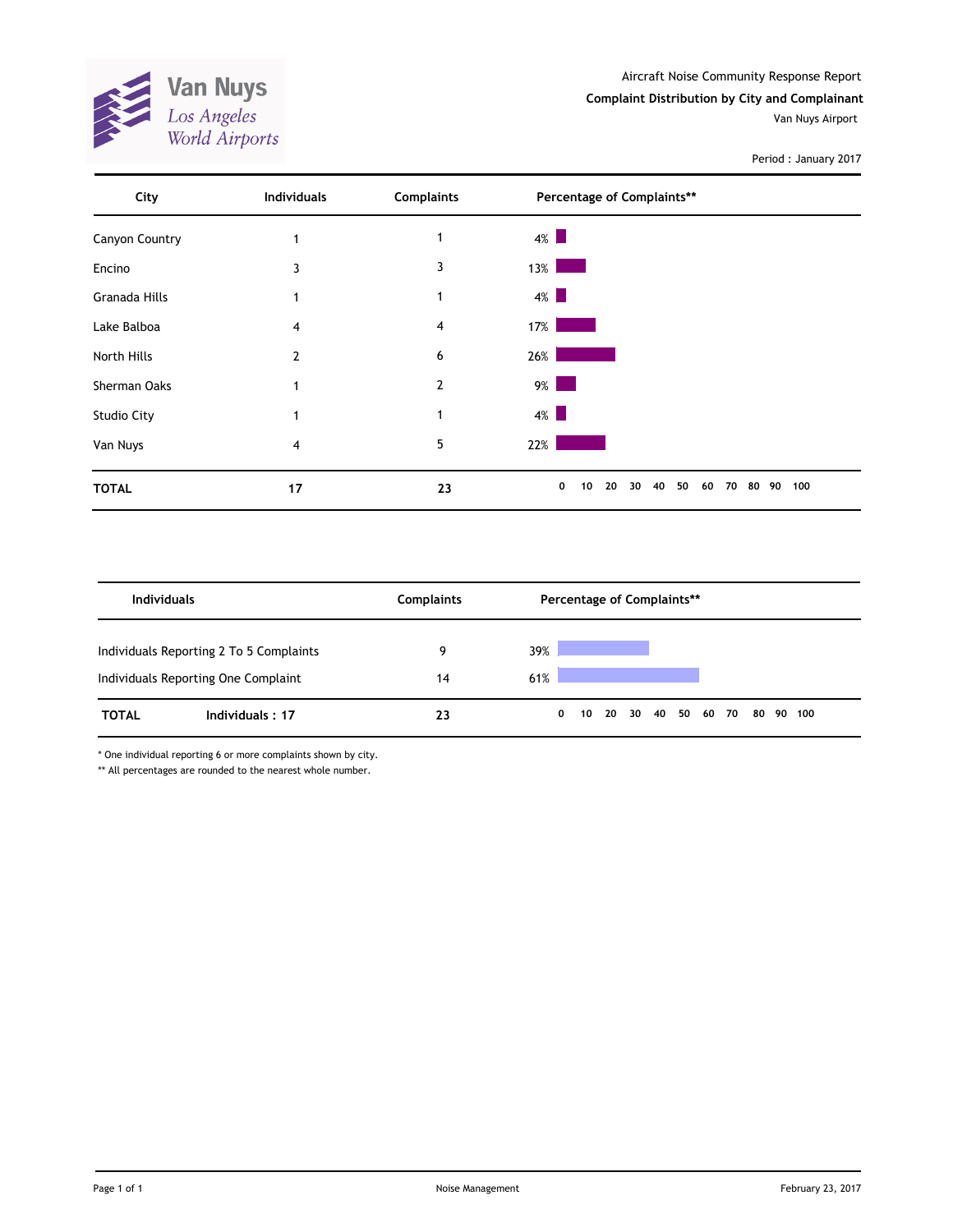

Period : January 2017

| Type of Disturbance*         | <b>Number of Complaints</b> |
|------------------------------|-----------------------------|
| Flying over home             | 7                           |
| Frequency of flights         | $\overline{2}$              |
| Late night/early morning     | 5                           |
| Low flying                   | $\overline{2}$              |
| Sustained noise (>5 minutes) | 1                           |
| Unusually loud               | 5                           |
| Vibration/rumbling           | 1                           |
| TOTAL                        | 23                          |



Note: \* As reported by complainant.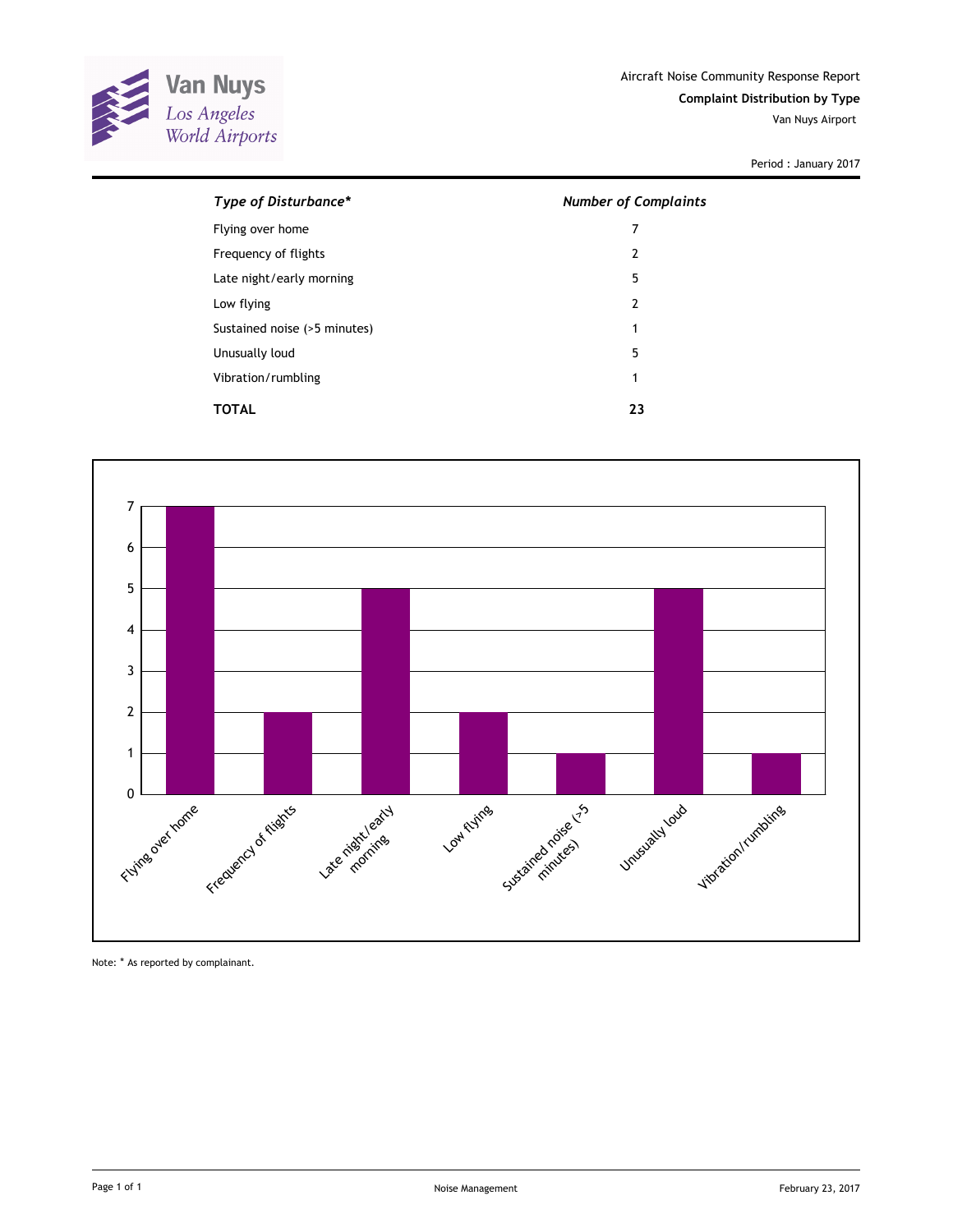

**Noise Complaint Details** Aircraft Noise Community Response Report Van Nuys Airport

| Contact   |           | Disturbance |                    |             |                          |                                                                                             |
|-----------|-----------|-------------|--------------------|-------------|--------------------------|---------------------------------------------------------------------------------------------|
| Date      | Time      | Date        | Time               | City        | Disturbance**            | <b>Findings</b>                                                                             |
| 1/01/2017 | $5:12$ pm | 1/01/2017   | $4:45$ pm          | Encino      | Unusually loud           | The aircraft noise you reported on Sunday, January 1, 2017 at 16:458 was a Stage 3          |
|           |           |             |                    |             |                          | Boeing B737-BBJ (Boeing Business Jet) that departed from VNY runway 16R under the           |
|           |           |             |                    |             |                          | control and direction of Federal Aviation Administration (FAA) Air Traffic Controllers      |
|           |           |             |                    |             |                          | (ATC). The aforementioned BBJ departure from VNY was not in violation of any federal or     |
|           |           |             |                    |             |                          | local city regulations. The operation was consistent with normal VNY departures and was     |
|           |           |             |                    |             |                          | in a climbing turn at approximately 2,745 feet Mean Sea Level (MSL) and approximately 0.6   |
|           |           |             |                    |             |                          | miles to the east of your location at its point of closest approach. Additionally, the      |
|           |           |             |                    |             |                          | aircraft-specific Single Event Noise Exposure Level (SENEL) established in the VNY Fly      |
|           |           |             |                    |             |                          | Friendly Quiet Jet Departure Program was not exceeded. Please see page 8 of the VNY         |
|           |           |             |                    |             |                          | Noise Program brochure for more information on the program at:                              |
|           |           |             |                    |             |                          | www.lawa.org/uploadedFiles/VNY/pdf/Noise_Programs.pdf                                       |
|           |           |             |                    |             |                          | Please note that airports do not have jurisdiction on aircraft in flight. The Federal       |
|           |           |             |                    |             |                          | Aviation Administration has ultimate authority over aircraft flight patterns and regulates  |
|           |           |             |                    |             |                          | virtually all aviation activities. This includes altitudes and direction of flight with the |
|           |           |             |                    |             |                          | major emphasis on safety. Please contact the FAA by writing to FAA Western-Pacific          |
|           |           |             |                    |             |                          | Region, P.O. Box 92007, Los Angeles, CA 90009 for further information.                      |
| 1/02/2017 | 10:38 pm  | 1/02/2017   | $10:30 \text{ pm}$ | Studio City | Late night/early morning | The jet aircraft you reported on Monday, January 2, 2017 at 22:30 was a departure from      |
|           |           |             |                    |             |                          | Bob Hope Airport (BUR) and was not associated with VNY operations. Please contact the       |
|           |           |             |                    |             |                          | Bob Hope Airport Hotline at (800) 441-0409 for further information regarding this flight.   |
|           |           |             |                    |             |                          | Please note: the Van Nuy Airport (VNY) Curfew prohibits the departure of Stage 2            |
|           |           |             |                    |             |                          | aircraft exceeding a specified noise level established in an FAA Advisory Circular from     |
|           |           |             |                    |             |                          | departing VNY between 2200 and 0700 the following day. This "partial" curfew does not       |
|           |           |             |                    |             |                          | prohibit any aircraft from landing nor does it affect newer Stage 3 or Stage 4 aircraft     |
|           |           |             |                    |             |                          | from arriving or departing VNY. Additionally, helicopters, medical life-flights (lifeguard  |
|           |           |             |                    |             |                          | operations), military or other government owned/operated aircraft involved in law           |
|           |           |             |                    |             |                          | enforcement, emergency response, fire or rescue operations are exempt from the              |
|           |           |             |                    |             |                          | curfew. The VNY Operations Section monitors this program and refers potential violators     |
|           |           |             |                    |             |                          | to the City Attorney's Office for legal action. As of January 1, 2016, all Stage 2 aircraft |
|           |           |             |                    |             |                          | were banned nationwide except for the above exemptions. The Ordinance may be viewed         |

Period : January 2017

Note : Investigation currently limited to one report of disturbance per complaint, and a maximum of five complaints per individual per month.

\* Complaints exceeding monthly limit and/or anonymous complaints are not investigated and are not shown.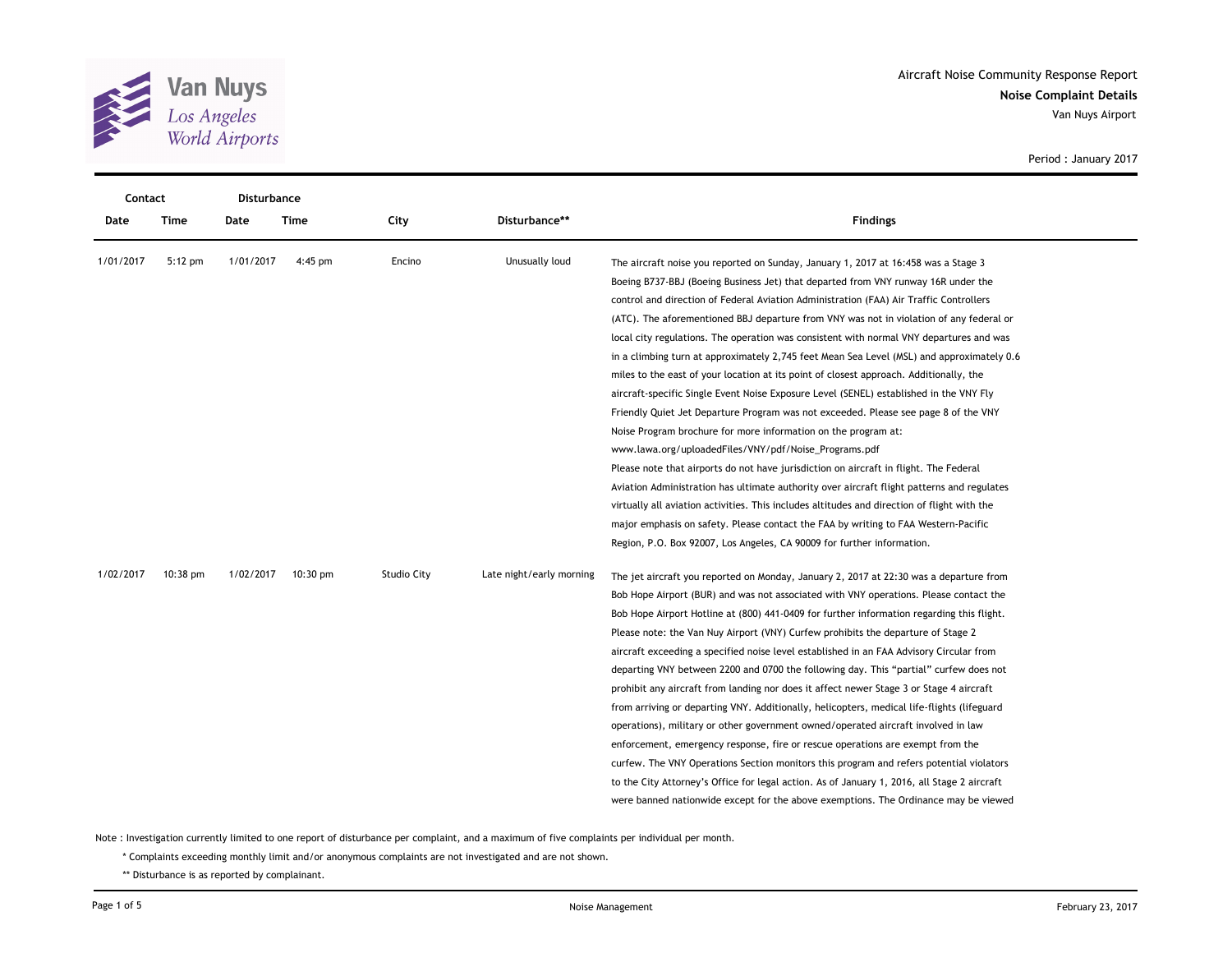| Contact   |           |           | Disturbance |             |                      |                                                                                             |
|-----------|-----------|-----------|-------------|-------------|----------------------|---------------------------------------------------------------------------------------------|
| Date      | Time      | Date      | Time        | City        | <b>Disturbance</b>   | <b>Findings</b>                                                                             |
|           |           |           |             |             |                      | on line at: www.lawa.org/welcome_VNY.aspx?id=1034.                                          |
|           |           |           |             |             |                      | Lastly, airports do not have jurisdiction on aircraft in flight. The Federal Aviation       |
|           |           |           |             |             |                      | Administration has ultimate authority over aircraft flight patterns and regulates virtually |
|           |           |           |             |             |                      | all aviation activities. This includes altitudes and direction of flight with the major     |
|           |           |           |             |             |                      | emphasis on safety. Please contact the FAA by writing to FAA Western-Pacific Region,        |
|           |           |           |             |             |                      | P.O. Box 92007, Los Angeles, CA 90009 for further information.                              |
| 1/06/2017 | 4:34 pm   | 1/06/2017 | 4:34 pm     | Encino      | Frequency of flights | The jet airplane you reported on Friday, January 6, 2017 at 16:34 was an Embraer Legacy     |
|           |           |           |             |             |                      | 600 that arrived to VNY under the direction and control of the Federal Aviation             |
|           |           |           |             |             |                      | Administration (FAA) Air Traffic Controllers (ATC). This arrival flew over your             |
|           |           |           |             |             |                      | neighborhood at approximately 1907 feet Mean Sea Level (MSL) and landed on runway 34L.      |
|           |           |           |             |             |                      | The arrival to 34L was consistent with normal VNY northerly arrival operations.             |
|           |           |           |             |             |                      | Whenever northerly winds occur, all aircraft arrivals and departures are directed to        |
|           |           |           |             |             |                      | head north into the wind due to aircraft safety requirements, and to maximize aircraft      |
|           |           |           |             |             |                      | performance during takeoffs and landings. During these conditions, the FAA Controllers      |
|           |           |           |             |             |                      | conduct Northerly Operations at VNY, which is the opposite direction from Southerly         |
|           |           |           |             |             |                      | Operations that is normally utilized. Although VNY is still under the total operations that |
|           |           |           |             |             |                      | we had before the recession in 2008/09 we have been documenting small annual increases      |
|           |           |           |             |             |                      | in operations, a sign of a recovering economy. Please note that airports do not control     |
|           |           |           |             |             |                      | aircraft in flight. The FAA has ultimate authority over aircraft flight patterns and        |
|           |           |           |             |             |                      | regulates virtually all aviation activity. This includes takeoffs, landings, altitudes and  |
|           |           |           |             |             |                      | direction of flight with the major emphasis on safety. Please contact the FAA by writing    |
|           |           |           |             |             |                      | to FAA Western-Pacific Region, P.O. Box 92007, Los Angeles, CA 90009 for further            |
|           |           |           |             |             |                      | information.                                                                                |
| 1/10/2017 | $2:17$ am | 1/10/2017 | $2:09$ am   | North Hills | Flying over home     | The aircraft you reported on Tuesday, January 10, 2017 at 02:09 was a Cessna C441 Twin      |
|           |           |           |             |             |                      | Turboprop that departed from VNY under the direction and control of the Federal             |
|           |           |           |             |             |                      | Aviation Administration (FAA) SoCal Air Traffic Controllers (ATC). This departure was to    |
|           |           |           |             |             |                      | the north and took-off from runway 34L. The departure from 34L was consistent with          |
|           |           |           |             |             |                      | normal VNY northerly departure procedures. Whenever northerly winds occur, all              |
|           |           |           |             |             |                      | aircraft arrivals and departures are directed to head north into the wind due to aircraft   |
|           |           |           |             |             |                      | safety requirements, and to maximize aircraft performance during takeoffs and landings.     |
|           |           |           |             |             |                      | During these conditions, the FAA Controllers conduct Northerly Operations at VNY, which     |
|           |           |           |             |             |                      | is the opposite direction from Southerly Operations that is normally utilize. This          |
|           |           |           |             |             |                      | departure was not in violation of any federal or local city regulations, such as the VNY    |
|           |           |           |             |             |                      | Curfew Ordinance. For more information on the VNY Curfew Ordinance (see Documents           |
|           |           |           |             |             |                      |                                                                                             |

\* Complaints exceeding monthly limit and/or anonymous complaints are not investigated and are not shown.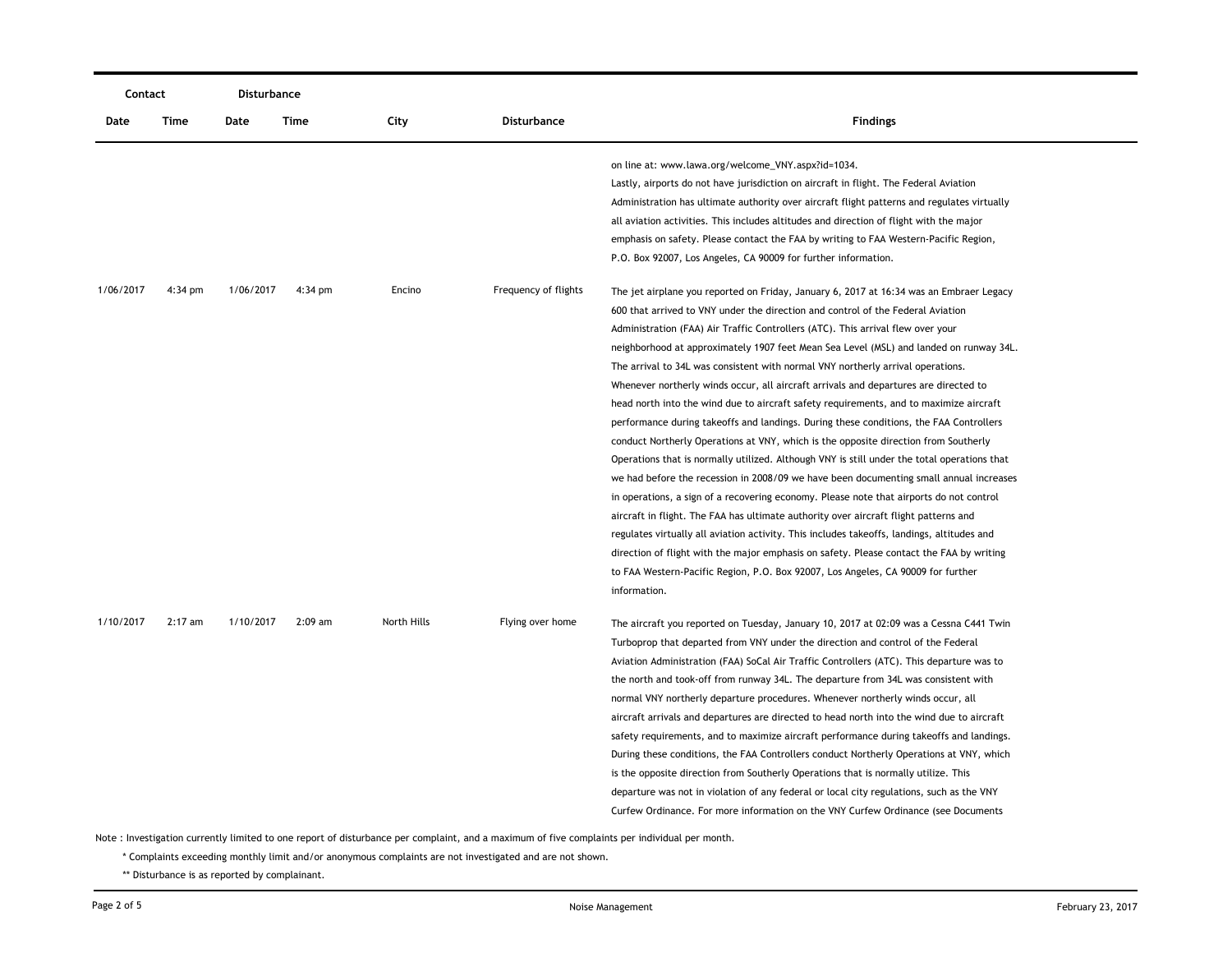| Contact   |           | Disturbance |            |             |                          |                                                                                                                                                                                                                                                                                                                                                                                                                                                                                                                                                                                                                                                                                                                                                                                                                                                                                                                                                                                                                                                                                                                                                                                                                                                                                                                                                                                                                                                                                                                                                                                                                                                                                                                                                                                                                                                                             |  |  |
|-----------|-----------|-------------|------------|-------------|--------------------------|-----------------------------------------------------------------------------------------------------------------------------------------------------------------------------------------------------------------------------------------------------------------------------------------------------------------------------------------------------------------------------------------------------------------------------------------------------------------------------------------------------------------------------------------------------------------------------------------------------------------------------------------------------------------------------------------------------------------------------------------------------------------------------------------------------------------------------------------------------------------------------------------------------------------------------------------------------------------------------------------------------------------------------------------------------------------------------------------------------------------------------------------------------------------------------------------------------------------------------------------------------------------------------------------------------------------------------------------------------------------------------------------------------------------------------------------------------------------------------------------------------------------------------------------------------------------------------------------------------------------------------------------------------------------------------------------------------------------------------------------------------------------------------------------------------------------------------------------------------------------------------|--|--|
| Date      | Time      | Date        | Time       | City        | Disturbance              | <b>Findings</b>                                                                                                                                                                                                                                                                                                                                                                                                                                                                                                                                                                                                                                                                                                                                                                                                                                                                                                                                                                                                                                                                                                                                                                                                                                                                                                                                                                                                                                                                                                                                                                                                                                                                                                                                                                                                                                                             |  |  |
|           |           |             |            |             |                          | tab), please visit www.lawa.org/welcome_VNY.aspx?id=1034. Additionally, please refer to<br>the Noise Management "quick facts" for a brief list of enforcement and regulatory actions<br>VNY "can" and "cannot do," related to FAA regulations and local City Ordinances. The<br>quick facts may be found online under the "Noise Management - Quick Facts" link at<br>www.lawa.org/VNYNoise/. Lastly, airports do not have jurisdiction on aircraft in flight.<br>The FAA has ultimate authority over aircraft flight patterns and regulates virtually all<br>aviation activity with the major emphasis on safety. The FAA may be contacted by<br>writing to FAA Western-Pacific Region, P.O. Box 92007, Los Angeles, CA 90009 for further<br>information.                                                                                                                                                                                                                                                                                                                                                                                                                                                                                                                                                                                                                                                                                                                                                                                                                                                                                                                                                                                                                                                                                                                  |  |  |
| 1/10/2017 | $2:26$ am | 1/10/2017   | $2:17$ am  | North Hills | Flying over home         | The aircraft noise you reported on Tuesday, January 10, 2017 at 0217 was a helicopter<br>overflight operated by the Los Angeles Police Department Air Support Division (LAPD ASD)<br>and was not associated with VNY operations.                                                                                                                                                                                                                                                                                                                                                                                                                                                                                                                                                                                                                                                                                                                                                                                                                                                                                                                                                                                                                                                                                                                                                                                                                                                                                                                                                                                                                                                                                                                                                                                                                                            |  |  |
| 1/24/2017 | $6:30$ am | 1/22/2017   | $10:00$ pm | North Hills | Late night/early morning | The location of your residence and surrounding community is subject to numerous<br>aircraft arriving to VNY on runway 16R which is in close proximity to your neighborhood.<br>Additionally, the volume of jet operations at VNY has been increasing slightly each year<br>with the improving economy since reaching a low in 2009, so compared to the past few<br>years there may be more frequent jet arrivals over your community. Also, the VNY<br>Curfew only prohibits the DEPARTURE of older, louder Stage 2 aircraft exceeding a<br>specified noise level established in an FAA Advisory Circular between 2200 and 0700 the<br>following day. Please note that this "partial" curfew does not prohibit any aircraft from<br>landing nor does it prohibit newer Stage 3 or Stage 4 aircraft from departing VNY.<br>Additionally, helicopters, medical life-flights (lifeguard operations), military or other<br>government owned/operated aircraft involved in law enforcement, emergency response,<br>fire or rescue operations are exempt from the curfew. VNY Operations staff monitors<br>this program and refers potential violators to the City Attorney's Office for legal action.<br>The Ordinance can be viewed on line at: www.lawa.org/welcome_VNY.aspx?id=1034.<br>Lastly, please note that airports do not have jurisdictions over aircraft in flight, how<br>frequently or where the Federal Aviation Administration (FAA) SoCal Air Traffic Controllers<br>(ATC) may sequence aircraft. The FAA has ultimate authority over aircraft flight patterns<br>and regulates virtually all aviation activity. This includes takeoffs, landings, altitudes and<br>direction of flight with the major emphasis on safety. Please contact the FAA by writing<br>to FAA Western-Pacific Region, P.O. Box 92007, Los Angeles, CA 90009 for further<br>information |  |  |

\* Complaints exceeding monthly limit and/or anonymous complaints are not investigated and are not shown.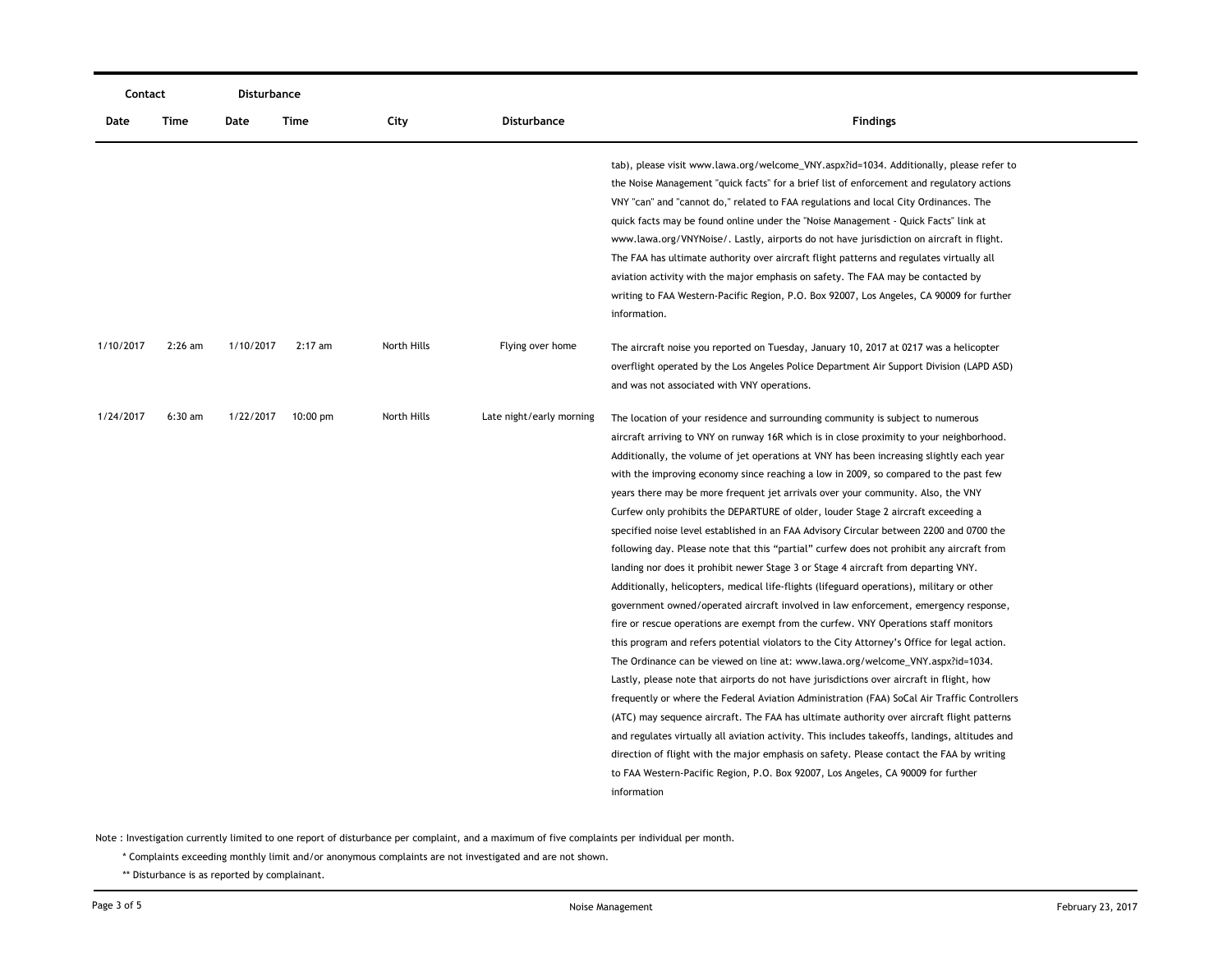| Contact   |            | Disturbance |                   |             |                          |                                                                                                                                                                                                                                                                                                                                                                                                                                                                                                                                                                                                                                                                                                                                                                                                                                                                                                                                                                                                                                                                                                                                                                                                                                                                                                                                                                                                                                                                                                                                                                                                                                                                                                                                                                                                       |
|-----------|------------|-------------|-------------------|-------------|--------------------------|-------------------------------------------------------------------------------------------------------------------------------------------------------------------------------------------------------------------------------------------------------------------------------------------------------------------------------------------------------------------------------------------------------------------------------------------------------------------------------------------------------------------------------------------------------------------------------------------------------------------------------------------------------------------------------------------------------------------------------------------------------------------------------------------------------------------------------------------------------------------------------------------------------------------------------------------------------------------------------------------------------------------------------------------------------------------------------------------------------------------------------------------------------------------------------------------------------------------------------------------------------------------------------------------------------------------------------------------------------------------------------------------------------------------------------------------------------------------------------------------------------------------------------------------------------------------------------------------------------------------------------------------------------------------------------------------------------------------------------------------------------------------------------------------------------|
| Date      | Time       | Date        | Time              | City        | Disturbance              | <b>Findings</b>                                                                                                                                                                                                                                                                                                                                                                                                                                                                                                                                                                                                                                                                                                                                                                                                                                                                                                                                                                                                                                                                                                                                                                                                                                                                                                                                                                                                                                                                                                                                                                                                                                                                                                                                                                                       |
| 1/28/2017 | 10:39 pm   | 1/28/2017   | $5:04 \text{ pm}$ | Lake Balboa | Unusually loud           | Based on the address provided, we regret to inform you that your residence is located<br>outside the current State-defined 65 dB Community Noise Equivalent Level (CNEL) noise<br>contour, which identifies an area with a higher degree of aviation noise impact, wherein<br>untreated residential uses are deemed "incompatible." As of 2013, all sound insulation<br>work for these incompatible residences in the VNY noise impact area was completed.<br>Please contact the City of L.A.'s Residential Soundproofing program at (424) 646-7444 for<br>additional information regarding this matter. You may also visit<br>http://www.lawa.org/welcome_VNY.aspx?id=1034 and click "Quarterly Noise Report" to<br>view maps depicting the most recent 65 dB CNEL contour.                                                                                                                                                                                                                                                                                                                                                                                                                                                                                                                                                                                                                                                                                                                                                                                                                                                                                                                                                                                                                          |
| 1/30/2017 | 12:01 am   | 1/30/2017   | 12:00 am          | Lake Balboa | Late night/early morning | The aircraft noise you reported on Monday, January 30, 2017 at midnight (00:00) was<br>associated with a Stage 3 Gulfstream G-V departure to the north. This operation was<br>consistent with normal VNY northerly departure procedures and was not in violation of<br>any federal or local city regulations, such as the VNY Curfew Ordinance. Specifically, the<br>VNY Curfew only prohibits the DEPARTURE of older, louder Stage 2 aircraft exceeding a<br>specified noise level established in an FAA Advisory Circular between 2200 and 0700 the<br>following day. Please note that this "partial" curfew does not prohibit any aircraft from<br>landing nor does it prohibit newer Stage 3 or Stage 4 aircraft from departing VNY.<br>Additionally, helicopters, medical life-flights (lifeguard operations), military or other<br>government owned/operated aircraft involved in law enforcement, emergency response,<br>fire or rescue operations are exempt from the curfew. For more information on the VNY<br>Curfew Ordinance, please visit www.lawa.org/welcome_VNY.aspx?id=1034. Additionally,<br>you may also refer to the Noise Management "quick facts" for a brief list of enforcement<br>and regulatory actions VNY "can" and "cannot do," related to FAA regulations and local<br>City Ordinances. The quick facts may be found online under the "Noise Management -<br>Quick Facts" link at www.lawa.org/VNYNoise/. Lastly, airports do not have jurisdiction<br>on aircraft in flight. The FAA has ultimate authority over aircraft flight patterns and<br>regulates virtually all aviation activity with the major emphasis on safety. The FAA may be<br>contacted by writing to FAA Western-Pacific Region, P.O. Box 92007, Los Angeles, CA<br>90009 for further information. |
| 1/31/2017 | $10:51$ pm | 1/31/2017   | 10:39 pm          | Lake Balboa | Late night/early morning | The one hour time differential you noted on the VNY WebTrak "live display" was not in<br>error. The delay is required for the system to obtain and process the radar data from the<br>FAA's National Offload Program (NOP). The aircraft noise you observed on Tuesday,<br>January 31, 2017 at 22:39 was associated with a Stage 4 Airbus A320 Business Jet                                                                                                                                                                                                                                                                                                                                                                                                                                                                                                                                                                                                                                                                                                                                                                                                                                                                                                                                                                                                                                                                                                                                                                                                                                                                                                                                                                                                                                           |

\* Complaints exceeding monthly limit and/or anonymous complaints are not investigated and are not shown.